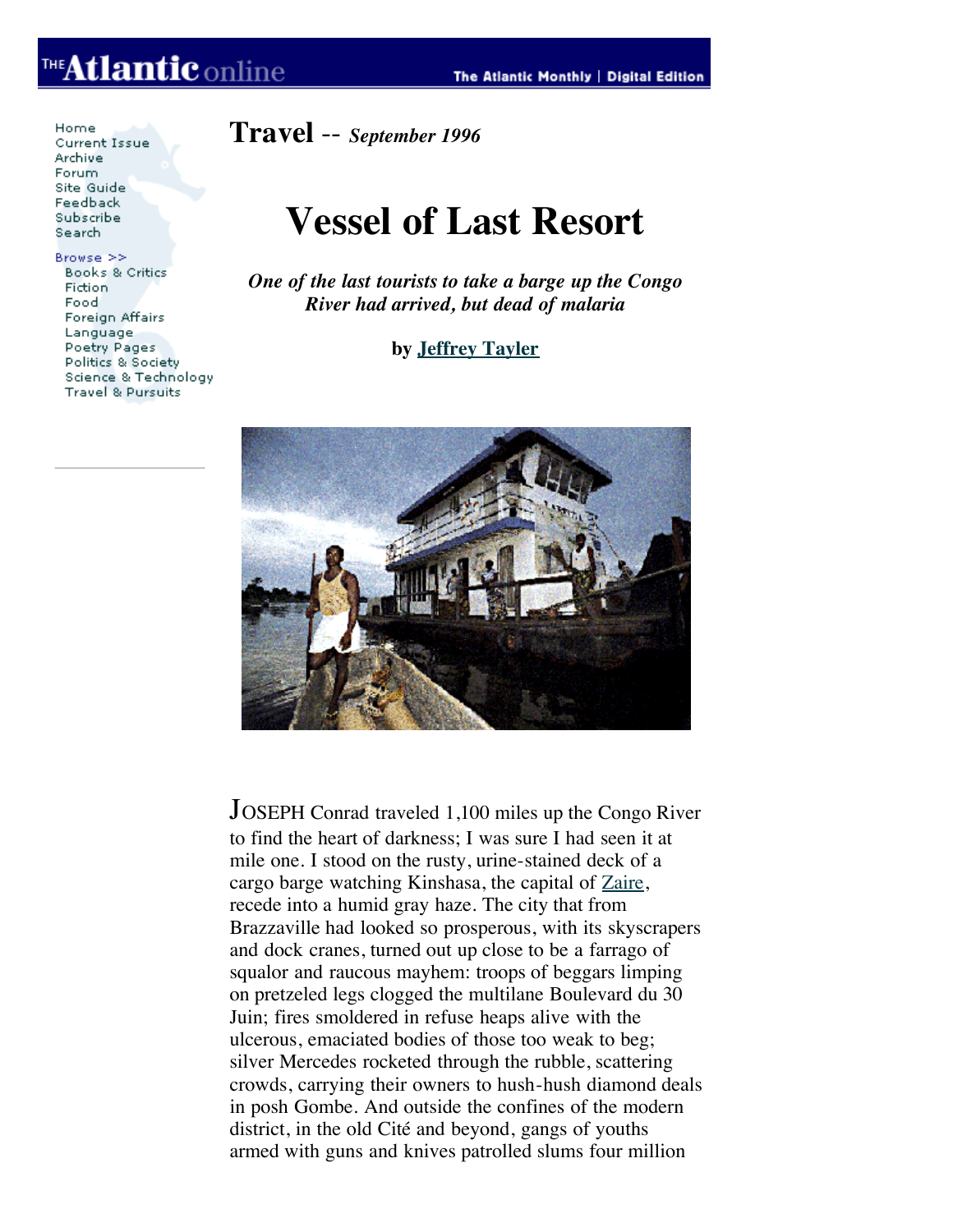strong. Someone must have gone mad here to let all this happen: if present-day Kinshasa wasn't Kurtz's "Inner Station," I didn't know what was.

With our barge cabled to its bow, the white-and-blue *pousseur,* or pusher boat, headed out toward mid-river, and we were free of Kinshasa's stench. It was evening; the day's heat was abating. Ahead, toward the Equator, the sky and water dissolved into a mist of luminous azure.

Travel on the Congo, or Zaire, River has never been easy, and with the chaos prevailing in the country since 1990, when Mobutu Sese Seko, [Zaire](http://www.travelxn.com/usstate/ta215.htm)'s President-for-life

## **Through Western Eyes:**

*A Web-only sidebar featuring writings on the Congo by the nineteenth[century explorer Henry](http://www.theatlantic.com/past/docs/issues/96sep/congo/stanley.htm) Morton Stanley and the author [Joseph Conrad](http://www.theatlantic.com/past/docs/issues/96sep/congo/conrad.htm)*

dictator, declared a transitional period to democracy, it has become more difficult than ever. The army, unpaid, has run amok several times, carrying out huge *pillages*; the economy has collapsed; and ONATRA, the national transportation company, has gone bankrupt, only rarely sending upriver its one

functioning Congo barge -- actually a floating slum of some half a dozen barges lashed to an ailing pusher boat. As a result, merchants have turned to private barges for transport and to conduct trade with the interior, where most of Zaire's 45 million people live, and where roads, if they exist at all, are truck-swallowing quagmires for most of the year. But the barges lack even the skeletal amenities (rat-infested cabins, clogged toilets, starchy food) that the ONATRA boats offered, and travel is brutally basic. For the equivalent of thirty dollars you get a space on a rusty steel deck and no more. That will have to suffice for two to six weeks of floating through some of the steamiest terrain on earth. Zairians wondered what misfortune could have driven me to take the barge, and every expatriate I met in Kinshasa said that such crafts were not for non-Zairians. "When cholera breaks out on board," an American missionary warned me, "people just die and they throw the bodies overboard." A British expat said that the last tourist to take a barge to Kisangani had arrived, but dead of malaria.

I was no old Africa hand when I arrived in Zaire, no seasoned veteran of tropical travel. In fact, I had spent the three previous years in Russia, and a desire to escape the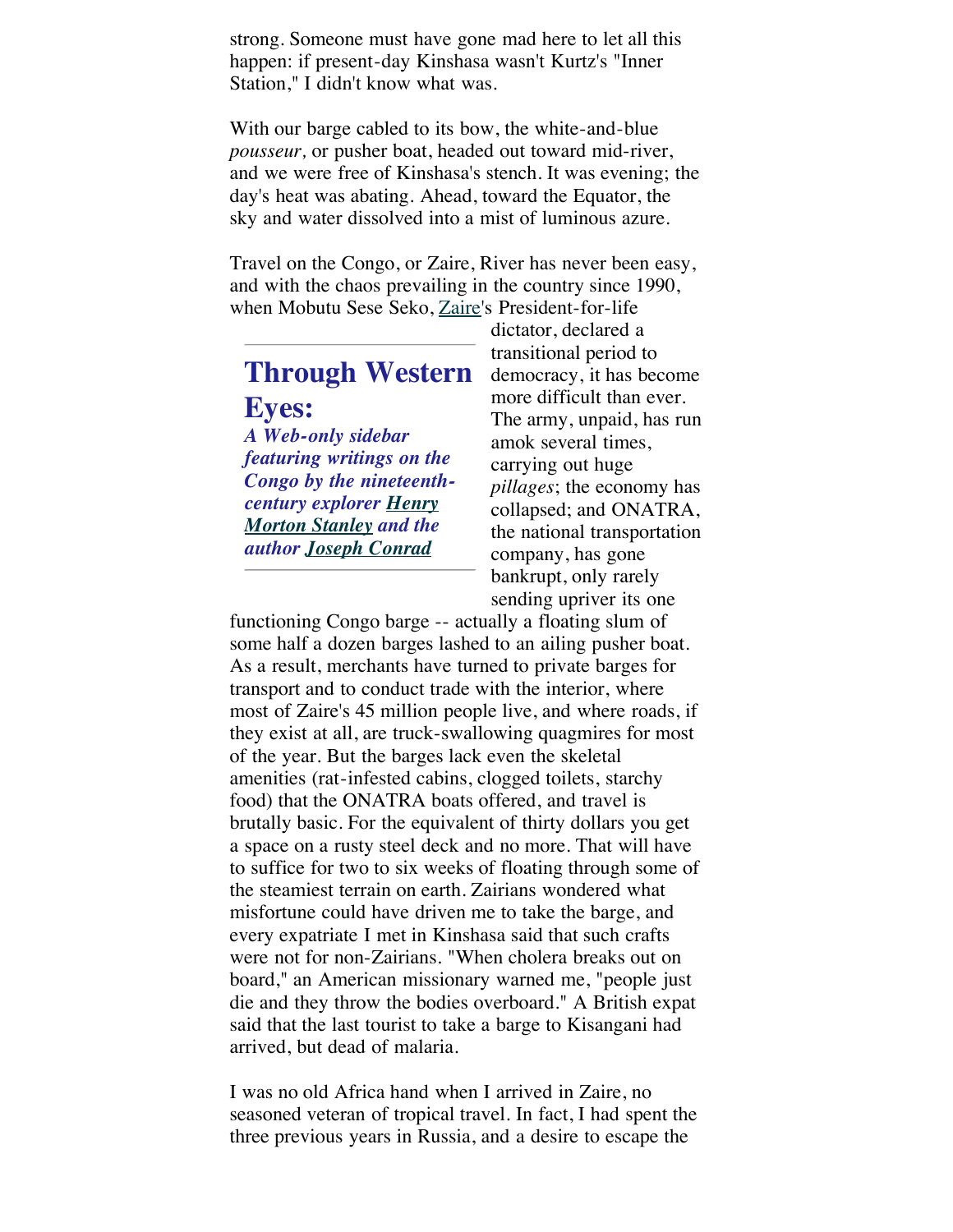cold and break out of the gray-bureaucracy syndrome I suffered from there had a lot to do with my thoughts' running Equatorward at every idle moment that winter. When, in February, I came upon the British explorer [Henry Morton Stanley's account](http://www.theatlantic.com/past/docs/issues/96sep/congo/stanley.htm) of his voyage down the Congo, I was mesmerized. The desire seized me, *possessed* me, to quit the northland and travel this greatest of all sub-Saharan Africa's rivers, no matter what the risks or discomforts. I was not a missionary or a naturalist, nor was I a vacationer expecting the civilized pleasures of an all-inclusive Kenyan game-park safari; rather, I was a northerner gripped by a monomania for the primal truth of the Congo, and the only cure would be a crucible on its muddy waters.

THE deck was empty save for a few crew members and a pimpled pastor from Lukolela engrossed in a Jimmy Swaggart tract. But our solitude was not to last: we were drawing toward the port at Selza, a suburb of Kinshasa, where a crowd was scrimmaging on the pier. Even before we docked, people started casting aboard foam mattresses and baskets and bales of cloth, leaping over the watery divide onto our deck. Gendarmes thrashed at the crowd with rope whips, but in vain: by the time we moored, every square inch was occupied. Tinny Zairian pop blared forth from the barge's loudspeakers. The floating river fête had begun.

The owner, Nguma, had taken pity on me and assigned me a crew member's cabin; but with a loudspeaker over the door and no windows, it turned out to be a noisy oven. I gathered up my mosquito net and sheets and billeted myself in solitude above the bridge on the *pousseur.* Feeling nauseated with shock from the crowds, the heat, and the excitement of the trip, I lay down on my foam mattress and peered through the gauze at the stars, thinking back on the history of this enormous river, the second longest in Africa. Stanley had fought his way down it from Nyangwe in 1876 and 1877, losing many of the members of his expedition to disease, to drowning, and to battles with the tribes that live on the middle and upper banks even today. My trip, tame as it was by comparison, still seemed an impossible feat: this cramped floating crate of steel had to chug up 1,100 miles of jungle river. If I got sick, if *anyone* got sick, if we broke down, there was nothing to be done about it but hope that Providence, so clearly unmoved by the tableau of mass suffering in Zaire, might decide to make a gesture of divine benevolence toward us. Many merchants, I was to learn, had had friends die on the river, from cholera or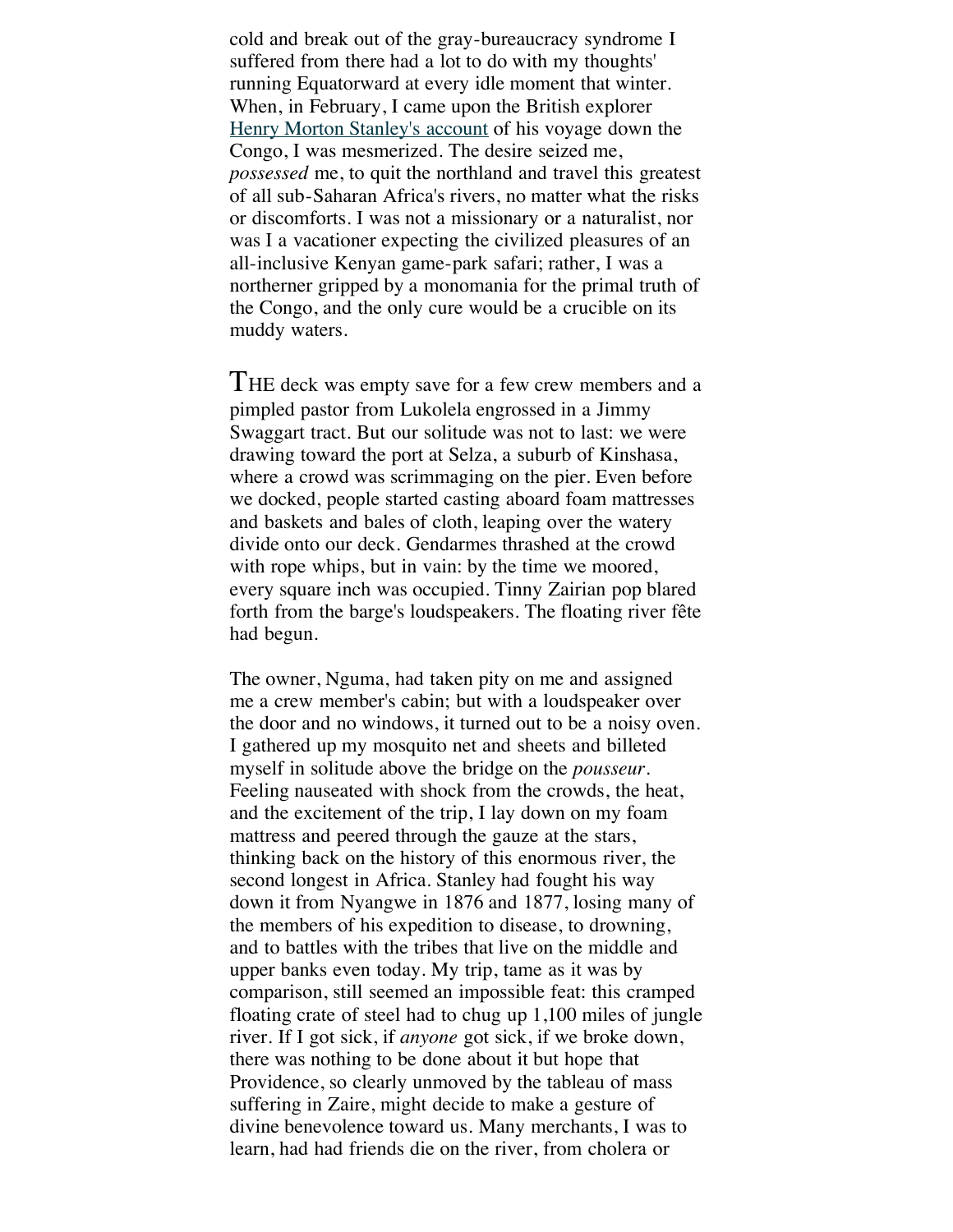malaria or other, nameless fevers -- a fate I hoped to avoid with half a dozen vaccines and a satchel stuffed full of Nivaquine and Paludrine pills, the malaria prophylaxes commonly prescribed in Zaire. The commencement of every voyage up the Congo was thus attended by fervent prayers for Godspeed, by whispered supplications to fetishes, by wailing farewells from relatives on shore. Our voyage was no exception. No one was certain who would arrive alive in Kisangani.

Dawn found us coursing past grassy flatland marked here and there by trees whose majestic canopies spread like giant green mushroom caps. I climbed down the ladder from the upper deck.

"Would you like to bathe?" asked Jean, the lean, neat, green-eyed chief accountant. "My room has the only bath on the barge."

He led me around the *pousseur* and through his quarters to the "bathroom" -- a slimy metallic cubicle with a hole in the floor -- and handed me a bucket filled with unctuous green water, bath-warm with a frothy head, drawn as it was straight from the Congo's hot currents. As I scrubbed and rinsed with it, I had the sensation that it was an organic fluid. It felt viscous, sebaceous; I seemed to be bathing in plasma. It stung my eyes, and I wondered how river blindness was transmitted (not like this, it turns out).

Everywhere on deck straw mats lay strewn with bolts of cloth, sacks of sugar and salt, malaria pills in white boxes, batteries, needles and thread and



scissors, cookie tins, Bic pens, school notebooks with green covers. The merchants -- who were the majority of the barge's passengers -- laughed and bantered among themselves in Lingala, the language most widely spoken along the river, interrupting their discourse to shout, "*Ey, mondele* ["white man"]*! Bonjour!*" as I walked by. Mothers scrubbed down two-year-olds, skillets sizzled with onions and chunks of fish in palm oil, thump-thumpthumps resounded as women in rainbow robes pounded plantains into mash with carved mallets. A congregation led by the pastor from Lukolela chanted Lingala spirituals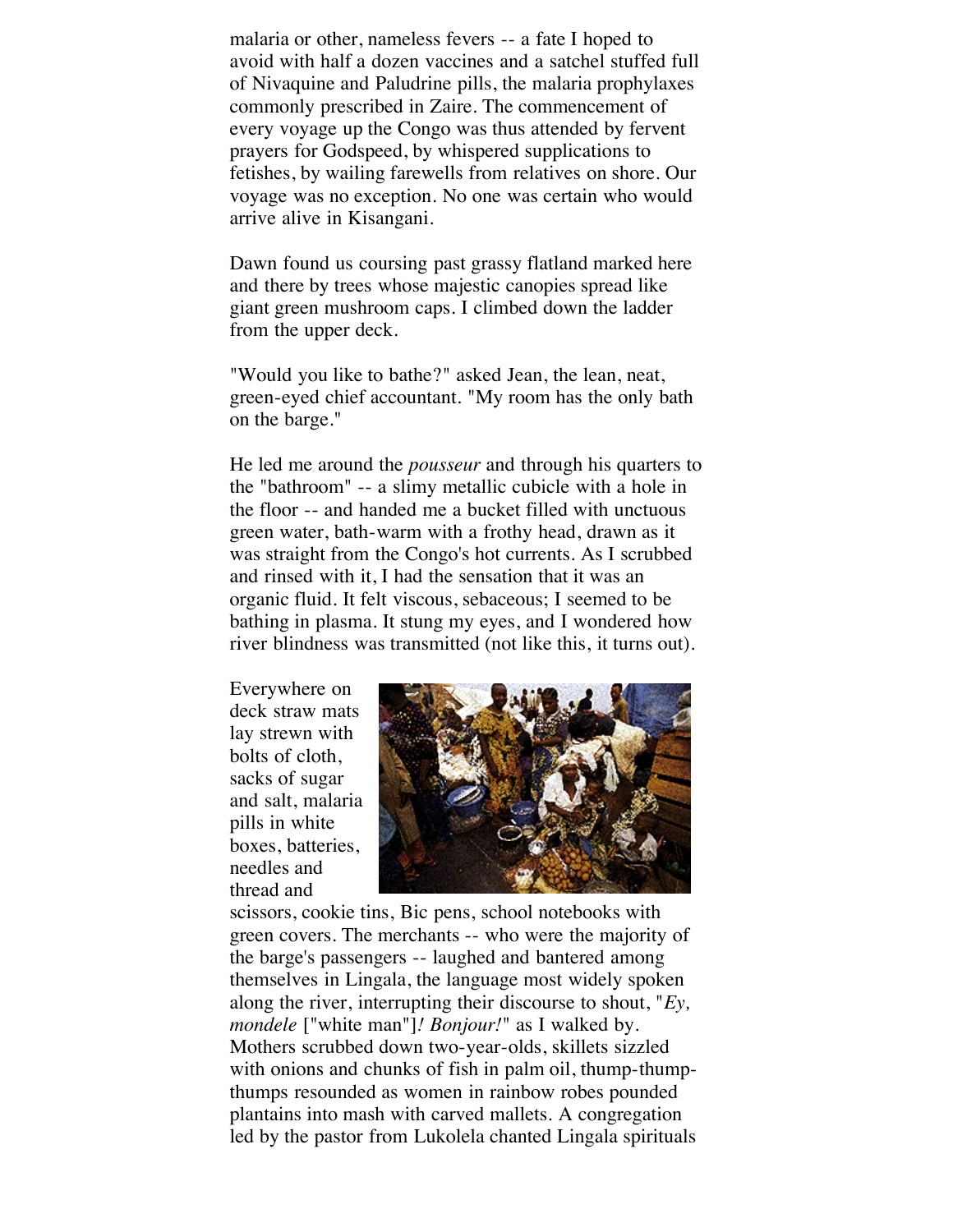at the stern.

I chatted, in French, as I walked around. Among the merchants there were high hopes for the income this voyage might bring, as well as fear. A twenty-five-yearold man originally from Bandundu said to me, "I was a tailor in Kin, but when the *pillages* began, in 1991, I lost my business, so I took to the barges. I have a fiancée - she'll leave me if I can't buy her dresses and jewelry. So here I am, risking this voyage. People get diarrhea and dysentery on these trips, and sometimes the boats sink. Man proposes, but God disposes."

Those who have taken to the barges confront head-on the timeless, primal phenomena of sun, rain, wind, and heat, and engage in a pattern of trade millennia old. All day they sell their basically urban merchandise to villagers paddling up in dugout canoes, immediately using their profits to buy the manioc root, smoked fish, monkey, crocodile, and antelope offered by these same villagers. The merchants then hawk these foodstuffs in the huge markets of Kisangani after the ascent of the river or Kinshasa after the descent. Even crew members stockpile smoked fish or monkey for their families at home. Everyone aboard becomes a *débrouillard* -- a master at getting by -- or doesn't last.

Day three found us amid whitecapped waters and buffeting winds. We chugged ahead into rushing rafts of water hyacinth, through the part of the river known as le Chenal, a narrow strait paralleled by low mountains. The sky was lowering and iron-gray, with lightning flickering from the Equator ahead. No pirogues came out to meet us; villages were few. But the first signs of a great jungle were appearing: on ridges stood massive, broad-boughed trees, and the savanna's underbrush gathered into higher and denser clumps.

The next day began with a flurry of shouts in rainy fog. Loaded with pineapples and manioc tubers, pirogues in V-shaped formations of three and four were shooting toward us through the mizzle and docking at our sides. I stood at the railing composing shots on my Nikon.

"*Nina! Nina!*" someone shouted. "*Nina!*" An excited murmur arose on deck. A man with "*Nina*" on his lips forced his way through the crowd and hurled himself overboard, just missing a pirogue. Thirty feet from the barge floated a fish the size of an inner tube, dead and belly-up in the choppy gray waters.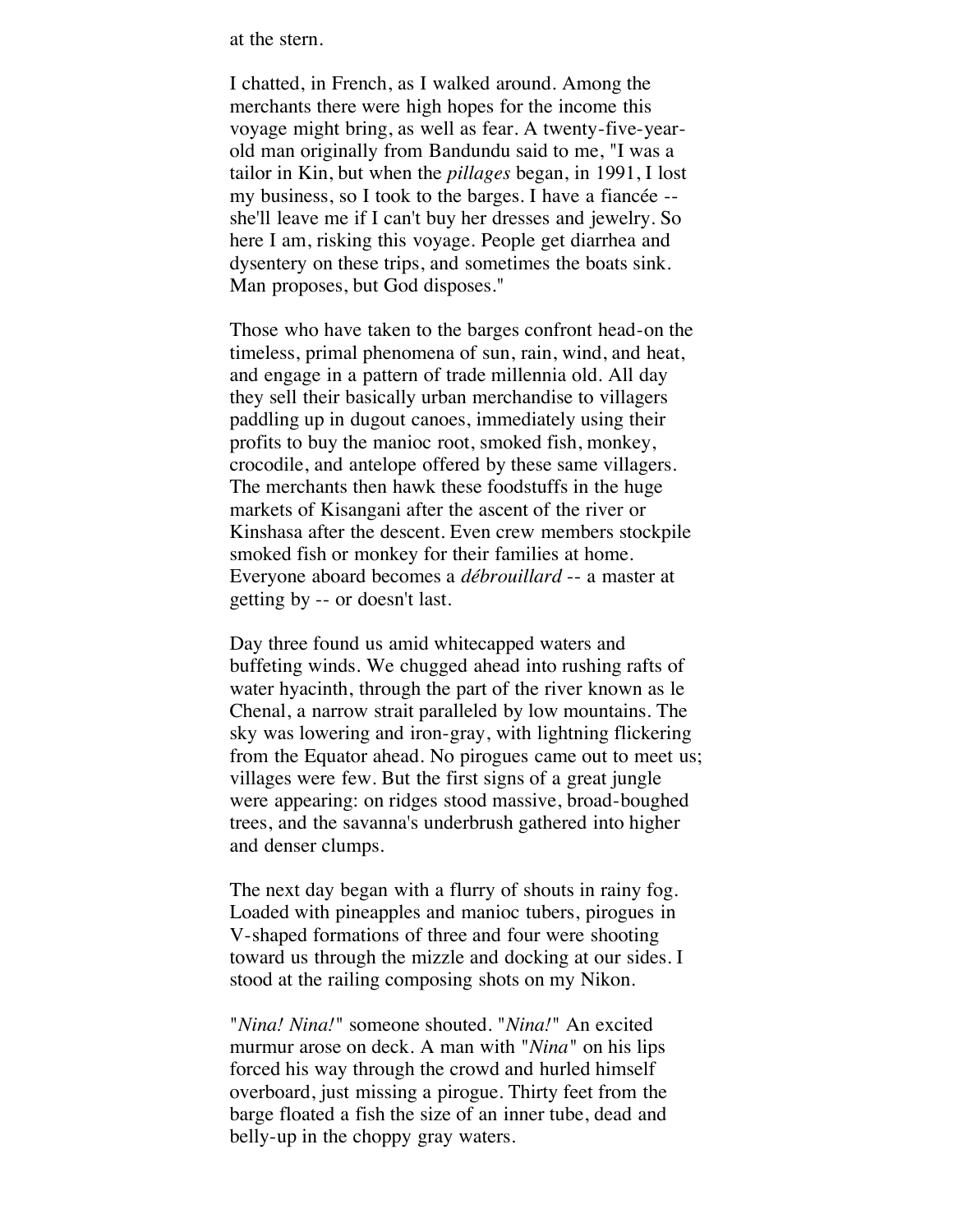"An electric catfish, a *nina*!" a boy next to me shouted. "What a prize! It will bring him ten dollars." But the man missed it, it floated past, and then the drama for those on deck became whether he could catch up with the barge again. He thrashed the water in a sloppy crawl, landing near the *pousseur* at the stern, and hoisted himself aboard. A hero for the entertainment he had provided, he raised his arms to general applause.

THE heat in the Kinshasa region had been bearable, but my travel mates warned me that after Bolobo, which we had just passed, the climate would turn equatorial. The next dawn dragonflies and fat, sluggish moths covered my mosquito net. The river had become a sheet of glass spreading to infinity around us, overhung by a suffocating mist; the air had turned heavy, gone sour with tropical rot. No banks were visible, although the occasional island -- a ragged outcropping of black tree silhouettes -- drifted by in the steam. Noon brought white heat and steely white light; the Congo became a lifeless, utterly still lake of glare, ten miles wide, all colors reduced to black and gray against the white of water and sky. The barge's surfaces became untouchably hot, and shade diminished as the incandescent ball of the sun rose directly overhead. The merchants erected tarps up and down the deck and lay prostrate under them, torpid with the heat.

Dusk came. We were a spearhead slicing into an azure river-and-sky melange, seemingly released from the bounds of earth, floating in a blue domain. Astern, to the west, the river was bankless, tinctured lilac, bleeding red, running into cool purple with the sun's descent.

Recovered from the day's heat, I sat under the light behind the owner's cabin trying to read V. S. Naipaul, a futile endeavor given the moths and cicadas swirling around me. Then something golf-ball-sized slammed into my temple. I looked down and saw a huge armored beetle writhing at my feet. Djili, the freight manager, came over and picked it up. "We eat these beetles, you know. Come over and answer a few questions." He led me to a circle of palm-wine drinkers at the bow. Marijuana, called *bangi* in Lingala, was being smoked on the deck, and its pungently sweet aroma perfumed the air. The drinkers were chasing their wine with fat white fried palm grubs that they selected from a bowl at their feet.

"Your country is supposed to stand for human rights, but what about the rights of a man?" Djili asked, biting off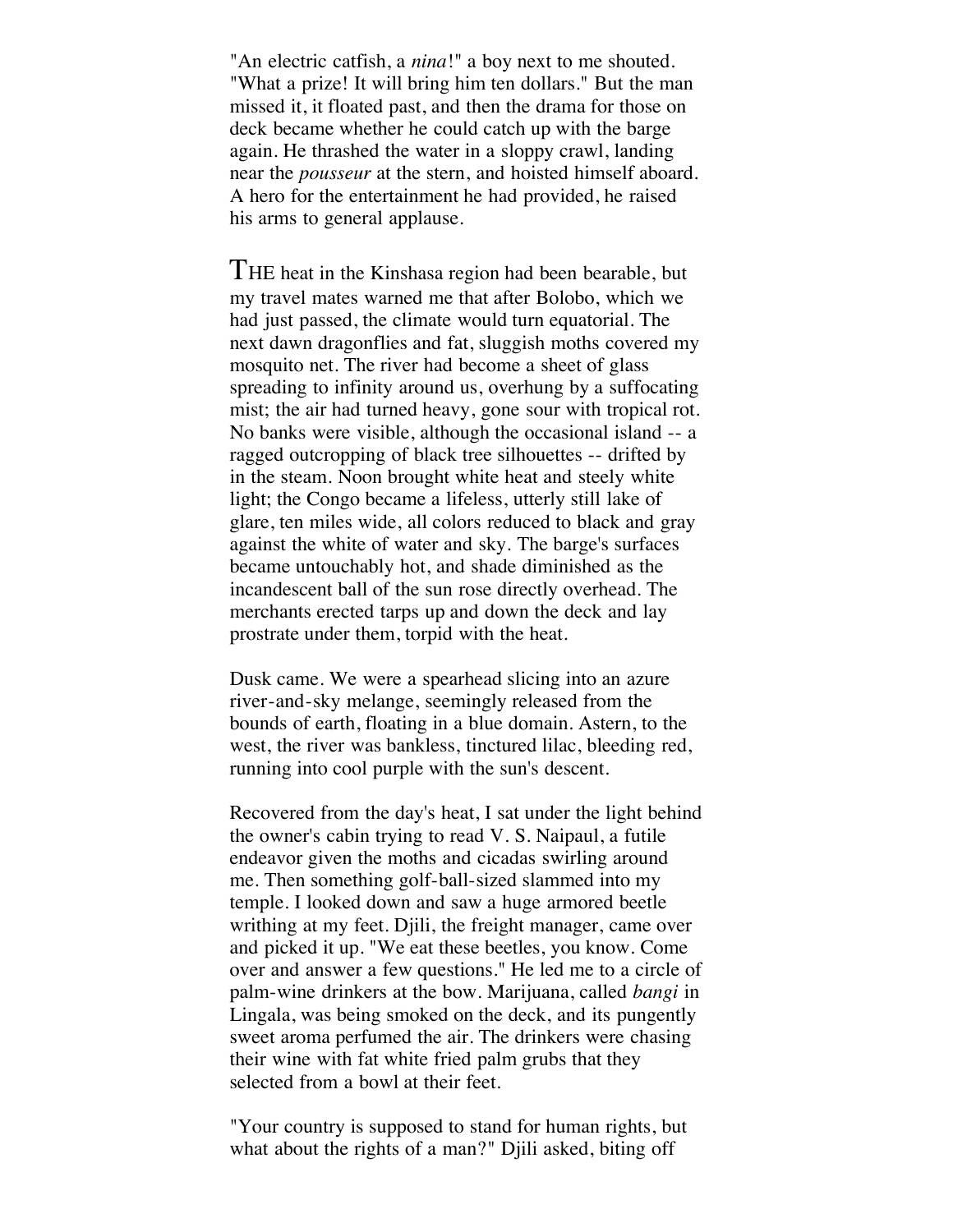the head of a grub and chewing it lustily a few inches from my face. "Have a grub. I hear that your government would forbid me to have more than one wife. I should be able to have as many wives as I choose -- that's my right as a man. But your government would forbid it. *C'est pas juste.*"

Fearfully tasting my grub, and finding it chewy and squirting hot palm oil, I muttered something about polygamy being un-Christian, but this only provoked a tirade. *I am eating a larva,* I said to myself.

"Un-Christian? Polygamy goes back to Jesus' day! It's your government that's un-Christian, allowing pornography in the streets and forbidding me my basic rights as a man! Here, try a caterpillar." Djili held out a bowl of the brown squirming things. Still inwardly reeling from the grub, I had to refuse, but a little girl, looking at me wide-eyed, took one of the living creatures and chomped it to pieces, swallowing it with a gulp. We talked, or I should say Djili raved, until night fell and the mosquitoes drove me off the bow.

THE ninth day found us hugging the bank close to the great jungle, a tangled mass of green lucent in its nearest reaches with sunlight pouring in from above, but dark and gloomy farther in. Occasionally a monkey would scream and bound branch to branch back into the trees, or redand-gray parrots would squawk and take flight. Huge, gangly birds that the locals call *kulokoko* screeched at the sight of us, like pterodactyls horrified to discover men trespassing in their prehistoric domain, and *wuff-wuff*ed away in heavy-winged flight. Once, I caught sight of a cobra, some fifteen feet long and black, swimming along the hyacinth, its emblematic curved head and neck slicing the coffee-brown water. We were deep in the midst of an Africa many would have thought vanished centuries ago, an Africa as eternal as the dugout canoes and the bloodred sunsets.

One day a villager paddled up with a five-foot-long live crocodile, its jaws roped shut, in the bottom of his pirogue; it was bought by Maurice, a merchant from Kinshasa. "I'll smoke this and sell it," he said. "It'll pay for my return ticket." He and the villager struggled to get the thrashing black reptile out of the pirogue without receiving a blow from its tail or dropping it into the water; several bystanders helped, but the croc still whacked one boy in the face with its tail. When they had dragged it away from the edge of the deck, Maurice took to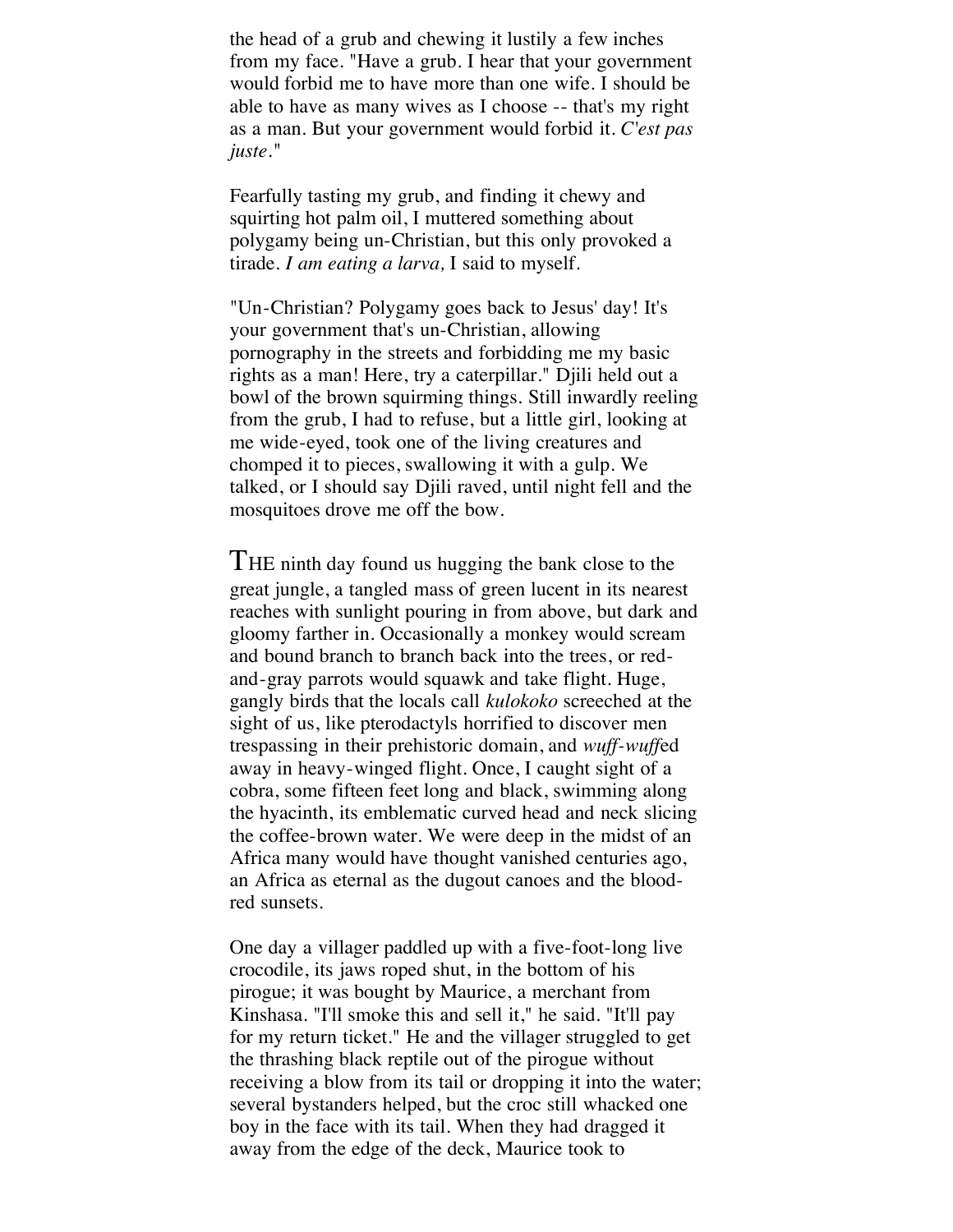pounding in its skull with the handle of a machete until it ceased struggling, its emerald eyes slit with black and staring fiercely, even in death.

At night the specters of great trees loomed black against the Milky Way's lustrous wash of stardust. With our spotlight probing the waters in front of us, searching for shoals, illuminating swirling beetles and crow-sized bats, with mosquitoes showing like a fine mist in their millions, we threaded our way through a dark labyrinth of isles. Drumbeats announcing our arrival resounded from villages ahead; 700 miles into the jungle we were still beset by pirogues, many carrying stacks of monkey carcasses, blackened, their eyes and mouths wide open as if they had been smoked alive in stark terror. Some paddlers were bare-breasted women, others men in loincloths. Once we ran over a pirogue, occasioning loss of property but not of life: its occupants jumped free in time. All night there were shouts, drumbeats, armadas of canoes laden with bush meat streaming toward us.

Late the next evening I was watching a dispute between the barge's security chief, Augustin, and a couple of drunken fishermen when the barge lurched. I grabbed the rail; others fell flailing into their merchandise. The engine sputtered, and crew members raced toward the *pousseur,* jumping over cooking pots and sacks of salt. The engine roared, coughed. Behind the propellers the spotlight showed fulminating clouds of sand in the water. We had run aground so violently that one of our two rudders had been severed and an engine incapacitated.

I WAS exhausted. Almost three weeks of heat and crowd and hassle on the barge seemed to have drained the life out of me. Nze, the chief mechanic, said that this was a serious accident that could delay us by three days at least. We were already a week late. I wanted to scream. To the south, over the forest, lightning flared silently at first, and then with rumbles of thunder. We sat still, with the Congo's warm fluids rushing past our motionless bow in a rippling V.

In despair I retired to my spot above the bridge. A full moon hung over the silhouettes of trees on the distant bank and dappled the waters below with its orange glow. Nevertheless rain came that night, soft and slight in the beginning, and then hot, copious, and pummeling. I gathered up my net and retreated to the awning under the bridge. Until dawn I watched the lightning flare up and show the vast river around us. I shuddered at the crash of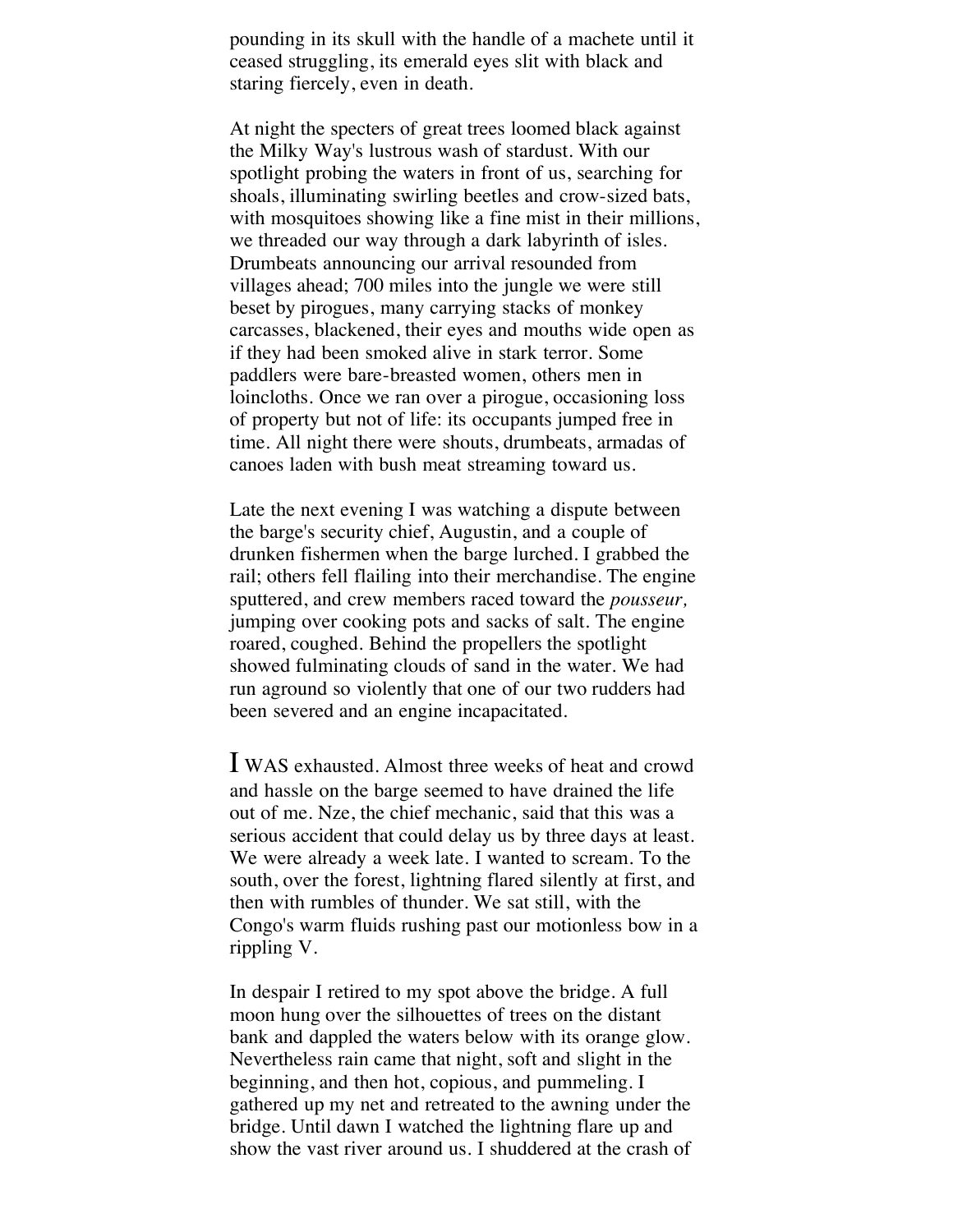thunderbolts that seemed aimed at our craft on the open water.

After a long repair session on a sandbar the next morning, during which the mechanics detached the broken rudder and then placed the good rudder next to the engine that worked, we started up again and moved on toward the black-clouded horizon, past five-story-tall broad-canopied trees guarding the entrance to the jungle like jealous sentinels.

At noon we began drawing near a stretch of sandy shore. Villagers, mainly young men in rags, came whooping and hollering out of their huts. They leaped into their pirogues and paddled furiously toward us. Augustin whistled in alarm. The owner emerged onto the bridge platform bearing an automatic rifle. The villagers let loose what sounded like a war cry, and Augustin yelled to them not to dock, but some tried anyway. At this the owner brandished his rifle and began firing shots into the air, and the villagers abandoned the barge, with one pirogue capsizing in our violent, single-engine wake.

"It is dangerous here," the owner said. "These people are cannibals. They will see you and say, 'Ah, the flesh of the *mondele* is like sugar!' " He laughed uproariously. "This is a dangerous area for robbers and murderers. The deep jungle is wild in people as well as beasts."

A boy on the bank made a motion with his arms as if machine-gunning me, and soon all his little pals imitated him. Desi, a merchant from Lokutu, turned to me. "You see, they fear you, the *mondele,*" he said. "White people to them are murderers, villains. The children hear how the Belgians used to eat little boys and girls, and they think you, any white, is a Belgian. For them to kill you would be an act of self-defense."

Eleven hundred miles and twenty-one days after leaving Kinshasa we pulled into Kisangani, in the very heart of equatorial Africa. The merchants, though they complained that business had been bad on this run and that they would barely break even, laughed and shouted jokes to one another as they struggled to haul their smoked fish and bush meat to the huge market. Here Conrad's Marlow alighted to find a spiritually diseased and languishing Kurtz, but here I was to disembark into mainstream modern African life, with no ceremony, no commentary ready to deliver on the malaise of twentieth-century humanity's soul. Dazed with fatigue, disoriented, I